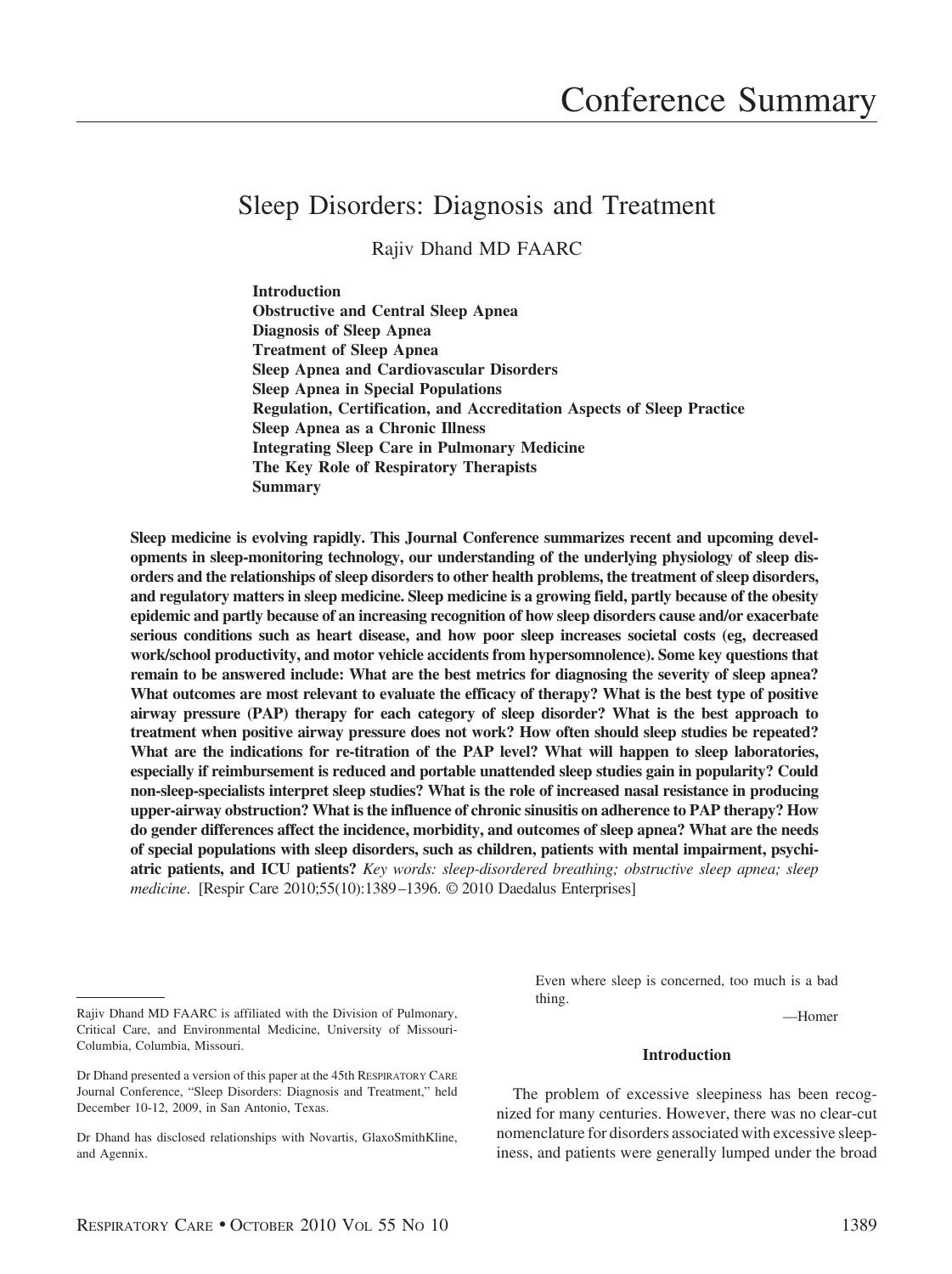umbrella of "Pickwickian syndrome." Leila Kheirandish-Gozal and Babak Mokhlesi made me aware of a paper from the 19th century entitled "*On some causes of backwardness and stupidity in children*."1 Dr Hill, a surgeon at St Mary's Hospital in London, described a dramatic and often immediate improvement in the mental function of children after removal of enlarged adenoids, tonsils, and hypertrophic catarrhal conditions of the nose. He ascribed the improvement of cognitive abilities in these children to a variety of possibilities, but did not associate it with improvement in their sleep quality. He concluded that "the stupid looking lazy child who frequently suffers from headache at school, breathes through his mouth instead of his nose, snores and is restless at night, and wakes up with a dry mouth in the morning, is well worthy of the solicitous attention of the school medical officer." In modern clinical practice, we now recognize that this pattern of symptoms is typically seen in patients with sleep-disordered breathing.

Our understanding of sleep disorders has improved dramatically in the past 100 years. Several developments contributed to the growth of sleep science. First and foremost, new technology contributed immensely to advancements in this field. In the past, multi-channel recorders for recording various bio-physiological signals were so large that their use was confined mostly to research laboratories. With the development of portable monitors, physiological signals could be recorded at the bedside, and this allowed the monitoring of large numbers of patients. Computers and the internet also made immense contributions to recording and interpretation of sleep studies. Development of well-fitting mask interfaces led to the widespread adoption of noninvasive ventilation (NIV), and further progress occurred when technology was developed to employ this therapy in a domiciliary setting. Finally, the enormous success of continuous positive airway pressure (CPAP) therapy in improving clinical outcomes in patients with obstructive sleep apnea (OSA) has transformed this field. The high prevalence of sleep-disordered breathing and its links to several other disorders commonly seen in clinical practice have further solidified the position of sleep science in the mainstream of modern medicine.

## **Obstructive and Central Sleep Apnea**

The first session of the conference got off to a good start with Vishesh Kapur's talk on OSA.2 He reminded us that OSA is a very common illness in adults that occurs because of the repeated collapse of the upper airway during sleep. Besides airway anatomy and local muscle dilator activity, other factors that contribute to variability in the clinical presentation are lung volume, ventilatory control stability, and the stability of sleep itself. Fluid shifts from the legs to the neck in the recumbent position could also contribute to development of OSA. Patients at high risk of having OSA can be identified by the occurrence of snoring, witnessed apneas, and hypertension. Patients with higher body mass index (BMI) and neck circumference, especially males, have a greater likelihood of developing OSA. He very astutely pointed out that the metrics used as cut-offs, and other definitions employed for diagnosing and managing therapy of OSA need to be better defined. We do have several metrics, but are they the best metrics to use? He also pointed out that there's a cost of diagnosing and treating OSA but there's probably much greater cost in *not* treating it. A review of the literature and metaanalyses show that CPAP is cost-effective for treating patients with moderate to severe OSA. Whether treatment of OSA results in actual cost savings is unknown at this time.

In the discussion, Sam Kuna made the important comment that the upper airway could be likened to a box with fixed dimensions that is bounded by the mandible and the hard palate. The dimensions of the upper airway opening depend on the size of the soft tissues (tongue, palatal, and pharyngeal muscles) within that box, and this may be genetically determined. Obviously, inflammation in the upper airway narrows the dimensions of the upper airway opening. Other participants also commented on the fact that the epidemiologic studies on OSA are more than 25 years old, and the prevalence of OSA has probably increased during this period because of the increasing prevalence of obesity in the general population. Another issue that was discussed was the importance of daytime sleepiness in patients with sleep apnea. Occurrence of sleepiness in patients with sleep apnea may be associated with higher risk of cardiovascular morbidity, compared to patients with sleep apnea who do not have daytime sleepiness.

In his presentation, Atul Malhotra described the various categories of central sleep apnea, including: primary alveolar hypoventilation; sleep hypoventilation syndrome in patients with a high  $P_{CO_2}$ , which occurs commonly at sleep onset; sleep transition apneas occurring with heightened ventilatory responses to recurrent arousals in patients who have a normal  $P_{CO_2}$ ; treatment-emergent apneas that occur after CPAP titration, and these may also be termed complex apneas; and periodic breathing that could occur for several months after tracheostomy.<sup>3</sup> He very elegantly described Cheyne-Stokes respiration as a waxing and waning respiratory problem that is commonly observed in patients with congestive heart failure and low left-ventricular ejection fraction and is associated with an increased mortality. He gave an excellent description of the mechanism underlying the instability of ventilatory control in such patients.

Correspondence: Rajiv Dhand MD, Division of Pulmonary, Critical Care, and Environmental Medicine, CE 407, DC 043.00, 1 Hospital Drive, Columbia MO 65212. E mail: dhandr@health.missouri.edu.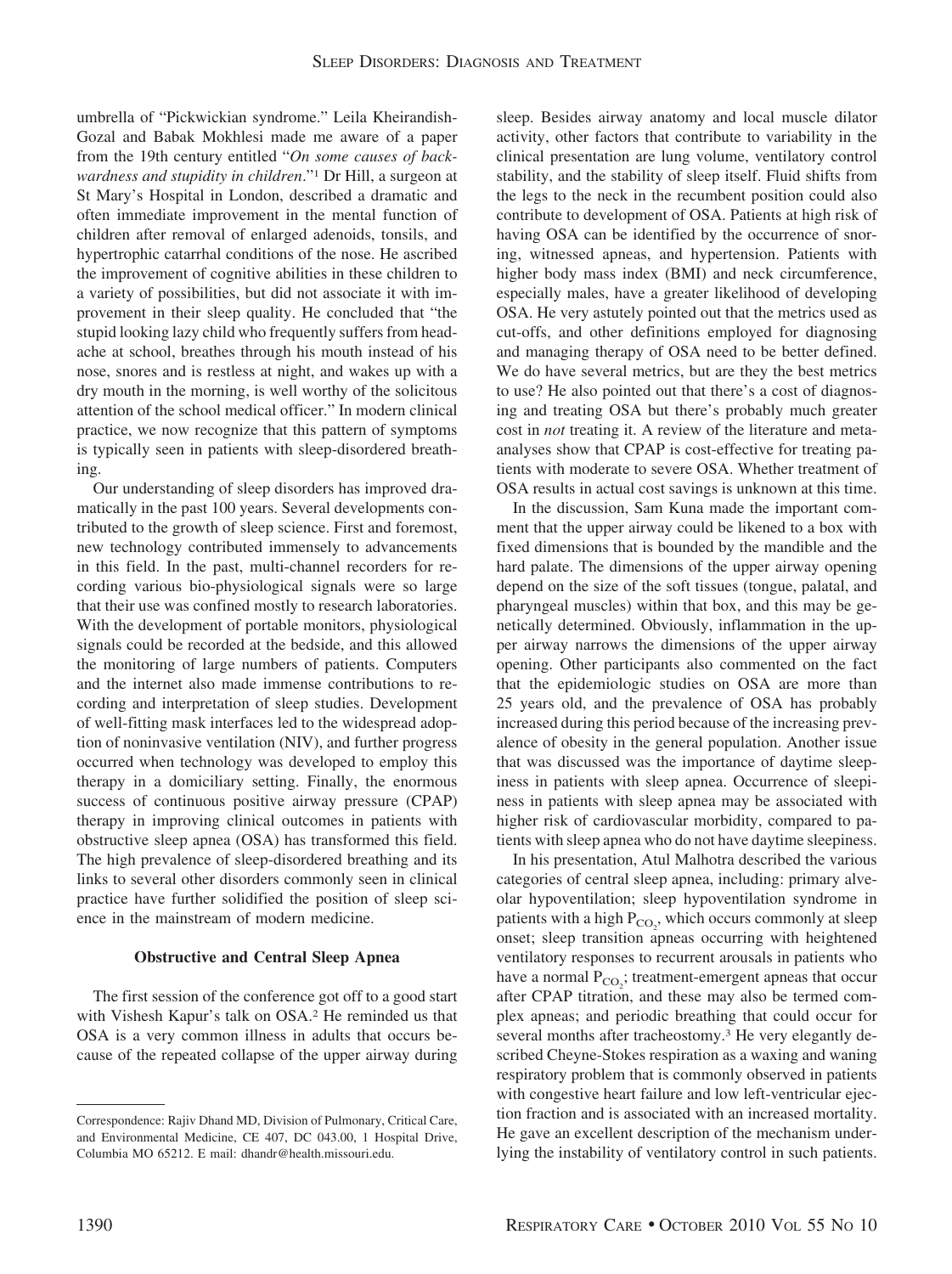Cheyne-Stokes respiration improves with optimization of medical therapy. CPAP therapy improved hemodynamic parameters but did not improve mortality in the Canadian Continuous Positive Airway Pressure for Patients with Central Sleep Apnea and Heart Failure (CanPAP) trial.4 A follow-up trial (CanPAP2) is underway to further address this issue. Malhotra also discussed the diagnostic approach to patients with hypoventilation syndromes. He distinguished patients who "can't breathe" due to neuromuscular weakness or abnormal mechanics of the lungs and chest wall from those who "won't breathe" because of an inadequate central drive. He proposed that in addition to the history and physical examination, measurement of  $P_{0,1}$ (airway-occlusion pressure 0.1 s after the start of inspiratory flow) was a good test to categorize these patients.

## **Diagnosis of Sleep Apnea**

Polysomnography (PSG) is the currently accepted standard for the diagnosis of sleep apnea. Susheel Patil talked about what every clinician should know about PSG.5 He described how these continuous biophysiologic signals are recorded during sleep, and provided details of the signals that are actually recorded. He pointed out that there has been a recent change in the PSG scoring system and compared the new guidelines to the previously used schema for scoring PSGs. According to currently accepted criteria, apnea is defined as a drop in peak thermistor excursion by more than 90% of baseline, which lasts more than 10 seconds, and at least 90% of the event's duration meets amplitude criteria. There doesn't seem to be much controversy about the definition of apnea. However, the definition of hypopnea remains a challenge. The conventional definition of hypopnea relies on a nasal pressure signal drop of more than 30% of baseline *with* oxygen desaturation  $\geq 4\%$ . An alternative definition proposes a greater decline in the pressure signal, a somewhat lesser decline in the oxygen saturation, and this event must be associated with an arousal. For both definitions of hypopnea, the event has to be at least 10 seconds in duration, and more than 90% of the events duration should meet amplitude criteria. There exists significant controversy about the best definition of hypopnea. Patil pointed out that the arousal-based definition had a stronger correlation with sleepiness symptoms than the conventional definition of hypopnea that is entirely based on the occurrence of oxygen desaturations. He also pointed out that non-obese patients are less likely to experience oxygen desaturation with hypopneas, and they may be under-diagnosed if the conventional definition of hypopnea based on oxygen desaturation is employed.

During the discussion following this presentation several participants commented on the need for better methods to characterize central hypopneas. This would require signals to recognize patient efforts, such as with esopha-

geal pressure monitoring and air-flow limitation. Comments were made about the qualitative rather than quantitative nature of PSG recordings, and the need to share sleep study recordings across various centers was emphasized. In the future, metrics for defining abnormality should be correlated with outcomes (cardiovascular morbidity, hypertension, neurocognitive effects) rather than PSG criteria alone.

In his presentation, Sam Kuna compared the merits of portable versus laboratory testing for sleep disorders, and pointed out the problems with PSG.6 Clinical investigations have been unable to correlate apnea-hypopnea index (AHI) scores on PSG with clinical symptoms and outcomes. Moreover, the PSG-based disease severity classification of OSA uses arbitrary levels of AHI as cut-offs. He also pointed out the lack of uniform scoring criteria for hypopneas mentioned above. Recent changes in Centers for Medicare and Medicaid Services policy allowing reimbursement for portable unattended and attended sleep studies are having a sweeping impact on the field. Performing portable studies followed by a formal PSG would not be cost-effective. Kuna suggested that the number of negative sleep studies could be minimized by performing portable sleep studies in patients with a high pre-test probability of OSA. There may be a role for performing home unattended auto-CPAP titration studies to identify optimal CPAP settings. He emphasized the need to standardize portable monitors and conduct randomized, prospective clinical trials to compare outcomes with therapy based on at home versus in-lab testing.

There was a lively discussion about interpretation of portable sleep studies, and how the field would be impacted by an increasing number of portable sleep studies, especially with regard to diagnostic and treatment strategies.

## **Treatment of Sleep Apnea**

PAP therapy is currently the mainstay of treatment for sleep apnea. Sai Parthasarathy very elegantly summarized the various modes of PAP ventilation.7 He pointed out that several newer modes of ventilation are being employed; however, problems with NIV, such as poor adherence, high pressure requirements, and air leak from the mask, continue to significantly impact the ability to effectively deliver PAP therapy. A programmed reduction of expiratory pressure, such as with C-flex, makes it easier to breathe during CPAP. Parthasarathy recommended that patients with OSA could be treated with CPAP or bi-level PAP, while patients with obesity hypoventilation would probably require either auto-bi-level PAP or volume-assured pressure support ventilation. Adaptive servo ventilation may be best suited for patients with central sleep apneas, Cheyne-Stokes respiration, and complex sleep apneas, whereas patients with restrictive thoracic disorders and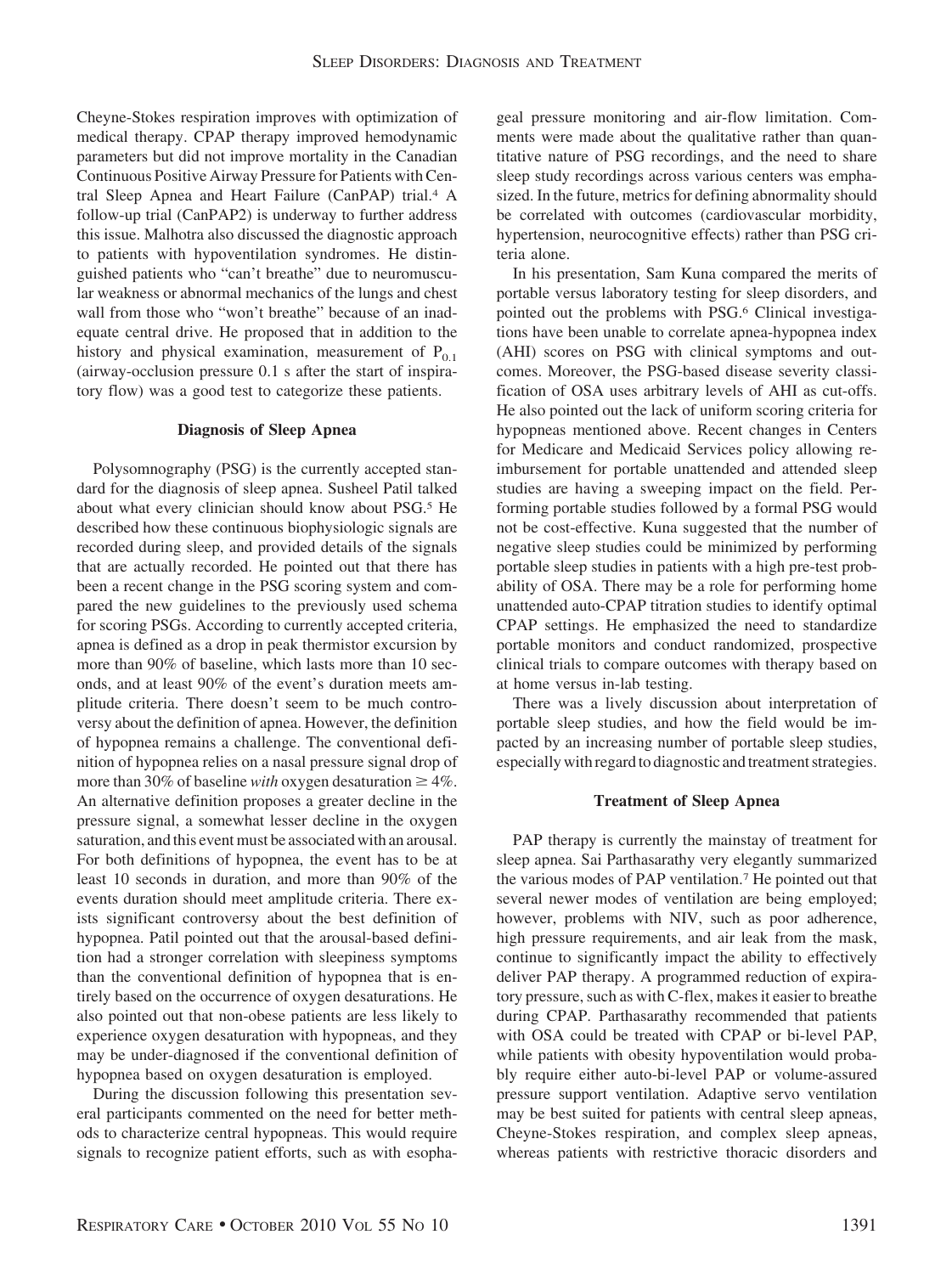COPD overlap syndrome, and those with neuromuscular disorders could be treated with auto-bi-level PAP or volume-assured pressure support ventilation. The appropriate ventilatory mode to employ in a variety of sleep disorders is still evolving, and clinical practice has changed over the years with the introduction of newer technology. He pointed out that at least one trial has reported a better resolution of central sleep apnea with adaptive servo ventilation, as compared to other conventional modes of PAP therapy.8 Sai emphasized that adherence to PAP therapy is a major factor influencing patient outcomes.

Parthasarathy's presentation was a great segue into the presentation by Suzanne Bollig on encouraging CPAP adherence.<sup>9</sup> She described the factors influencing patient adherence with CPAP within the framework of a 3-legged stool. Thus, *patient-related practices, clinician-related practice, and therapy-related practice* all contribute to the acceptance and use of PAP therapy by patients. So how can we encourage CPAP adherence? Technological interventions can be helpful, but behavioral interventions are probably the most important in tackling problems due to non-adherence to CPAP. Bollig emphasized that healthcare providers should utilize every interaction with patients to provide them with "layers of information." For example, in the clinic, in the sleep laboratory, over the telephone, in their home, or in support groups, clinicians must avail themselves of every opportunity to educate patients about their PAP delivery devices, their appropriate use, and the long-term benefits that would accrue from their regular use. She provided the address of the Web site for the "Clinician's Guide to PAP Adherence" (http:// www.aarc.org/education/pap\_adherence). Bollig reiterated the importance of ensuring continuum of care as a very important goal for patients with sleep apnea.

A great deal of discussion ensued about the best methods to enhance adherence to CPAP therapy, especially in the initial period after the therapy is initiated. The lack of discussion between physicians and patients about the results of the sleep study was highlighted. David Pierson raised an important question about the follow-up of patients to ensure that the CPAP prescription and set-up are appropriate. He also enquired if there were criteria to consider re-titration of CPAP, because it seems that this decision is currently based entirely on patient's symptoms.

Many patients who are unable to tolerate CPAP, or find it inconvenient for other reasons, employ dental appliances or undergo various surgical procedures to relieve symptoms due to sleep apnea. Tucker Woodson gave his presentation on various surgical therapies that are employed for patients with OSA over the telephone from Milwaukee, a unique event for a Journal Conference.10 Nasal septoplasty, adenotonsillectomy, uvulopalatopharyngoplasty, bariatric surgery, and tracheostomy are the most frequently employed surgical procedures. A variety of other surgical

techniques have been employed to improve the caliber of the upper airway; however, no one surgical option stands out above the rest. Uvulopalatopharyngoplasty increases the caliber of the upper airway and helps in alleviating snoring, but Woodson mentioned that patients experience extremely severe pain after the procedure, and its value in treating OSA is doubtful. Tracheostomy is useful, but it is infrequently performed for this indication, as it is often employed as a last resort. The outcomes after tracheostomy are not as well studied as those with CPAP therapy. While discussing various dental appliances, Woodson mentioned that those devices that advance the mandible are most commonly used. Individual responses may differ with these appliances that advance the mandible, and although they commonly produce short-term clinical benefit, longterm problems with the teeth and relapse or failure of therapy are frequently observed after 3 to 5 years of use of such devices.

## **Sleep Apnea and Cardiovascular Disorders**

Stuart Quan's engaging presentation discussed the relationship of sleep-disordered breathing and cardiovascular disease.11 He presented details of data from the Sleep Heart Health Study.12 Hypertension is frequently associated with sleep apnea, and in the United States as many as 16 million patients may have this combination of diseases. The risk of hypertension is higher even in patients with mild sleepdisordered breathing compared with the normal population, and the incidence of hypertension increases with increasing AHI. Nocturnal hypoxemia may contribute to development of hypertension, and CPAP therapy modestly reduces the elevated blood pressure.

With regard to the relationship between sleep-disordered breathing and coronary heart disease, there is a modest age- and race-adjusted association, with incident coronary heart disease only in men with severe OSA. After adjusting for BMI, OSA is independently associated with coronary heart disease risk only in men  $<$  70 years of age, and this association has not been seen in women. It is unclear if treatment of OSA reduces the risk of coronary heart disease. Randomized controlled trials are currently being conducted to determine the effect of OSA treatment on morbidity and mortality related to coronary artery disease.

Both OSA and central sleep apnea are highly prevalent in patients with congestive heart failure. After adjusting for BMI, OSA is independently associated with incident congestive heart failure only in men. CPAP effectively treats OSA in congestive-heart-failure patients. However, the CanPAP study4 suggests that CPAP does *not* improve outcomes in patients with central apnea or Cheyne-Stokes respiration. Bi-level PAP ventilation may be effective in these patients with central sleep apnea or Cheyne-Stokes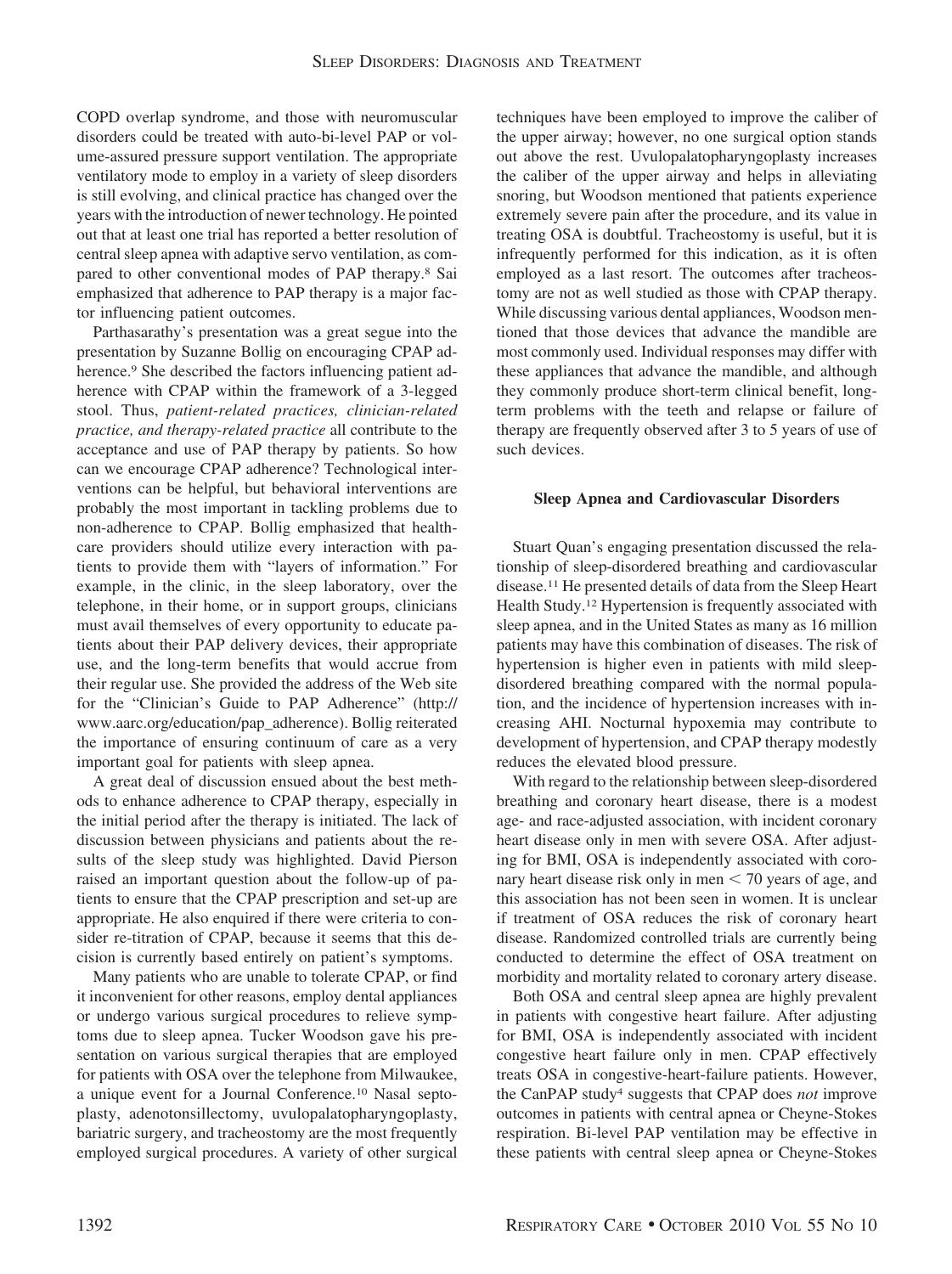respiration, but further investigations are needed to definitively establish improvement in outcomes.

Quan also presented data showing independent association between sleep-disordered breathing and all-cause mortality in general community samples. In the Sleep Heart Health Study<sup>12</sup> there was a dose-dependent relationship between AHI/hypoxemia and all-cause mortality in men but not in women, and the association was most evident in  $m$ en  $<$  70 years of age.

#### **Sleep Apnea in Special Populations**

Presentations on the second day of the meeting focused on sleep apnea in various patient populations. Peter Gay spoke on sleep-disordered breathing in the hospitalized patient.13 He described various sleep disturbances in hospitalized patients, especially those in intensive care unit (ICU) patients. Importantly, these changes may not resolve for several weeks after the patient leaves the hospital. Sleep disturbances predispose patients to the development of delirium, and because the development of delirium prolongs hospital stay, the sleep disturbances could have economic consequences. Very high prevalence rates of OSA have been reported in hospitalized patients, especially in those suffering from strokes, and the recognition of OSA in these patients is extremely important for their safety. Several adverse outcomes from OSA, including death, occur in patients admitted to the hospital. He emphasized the need to identify those patients at risk, perform appropriate monitoring, and intervene accordingly. The appropriate placement of the patient (floor vs step-down unit vs ICU) is crucial to prevent adverse outcomes. Standardized protocols should be implemented to recognize OSA and improve the care of these patients during their hospital stay. Gay mentioned that there may be financial incentives in the future for implementation of such standardized protocols.

The high prevalence of OSA in hospitalized patients was emphasized by several speakers during the discussion. There does not seem to be a satisfactory approach for treating patients, especially those in the postoperative period, who are suspected to have OSA for the first time because of the occurrence of oxygen desaturation during sleep. Such patients often find it difficult to initiate CPAP therapy in this setting. Patients who are already diagnosed with OSA prior to their hospital admission should be instructed to bring their CPAP device with them to the hospital, and *use it while sleeping during the day and at night*. Identification of daytime hypoventilation during hospitalization is important, as it could be a marker of increased mortality after discharge from the hospital.

Another combination of disorders that is commonly seen in clinical practice is the occurrence of sleep apnea in patients with COPD. This topic was covered in Robert Owens's presentation on sleep-disordered breathing in patients with COPD.14 Both insomnia and excessive sleepiness are common complaints in patients with COPD. Objective measurements during sleep in such patients have shown increased sleepiness, decreased total sleep time, and increased arousals. In patients with COPD, nocturnal oxygen desaturations occur very frequently, and they are associated with increased mortality. The occurrence of OSA with COPD in the same patient is called the overlap syndrome, and the frequent combination of the 2 disorders is probably explained by the high prevalence of both disorders in the general population. Patients with the overlap syndrome have a higher morbidity and mortality, compared to those with OSA alone, but it is unclear if the morbidity and mortality due to the overlap syndrome is higher than that due to COPD alone. A high index of suspicion is crucial to diagnose the overlap syndrome. The presence of right-heart dysfunction or hypercapnia with relatively mild COPD should prompt consideration of coexistent OSA. CPAP and oxygen supplementation are the current standard of care for these patients. The role of NIV in this patient population is not well defined as yet. Intensive noninvasive therapy may be required to impact outcomes, and it may only be possible to achieve the desired pressure settings after initial adaptation in a hospital-based environment.15

During the discussion of Owens's presentation the use of NIV was recommended for patients with overlap syndrome who have hypoventilation.

Babak Mokhlesi, gave an interesting talk on obesity hypoventilation syndrome.16 This syndrome is a combination of obesity, chronic hypercapnia, and sleep-disordered breathing, with no other explanation for the hypercapnia. This combination is observed in 10 –20% of patients with OSA, with a higher prevalence among the morbidly obese population. Despite being excessively sleepy during the day, such patients often remain undiagnosed until they are admitted to the hospital with acute hypercapnic respiratory failure. The treatment of this syndrome includes PAP therapy, bariatric surgery, and drug treatment with medroxyprogesterone acetate or acetazolamide. The majority of patients with OHS can be effectively treated with CPAP, but hypoxemia and hypercapnia may persist despite CPAP therapy in some patients. Importantly, hospitalized patients with OHS had a significantly higher mortality (23%) over 18 months of follow-up than patients with eucapnic morbid obesity  $(9\%)$ .<sup>17</sup>

Leila Kheirandish-Gozal spoke on the important topic of sleep-disordered breathing in infants and children.18 She asked the very relevant question: What is OSA in children? She pointed out the lack of a precise definition of OSA in this age group and mentioned that criteria for diagnosis and treatment of OSA in children are not well defined. Should children be treated if they don't have symp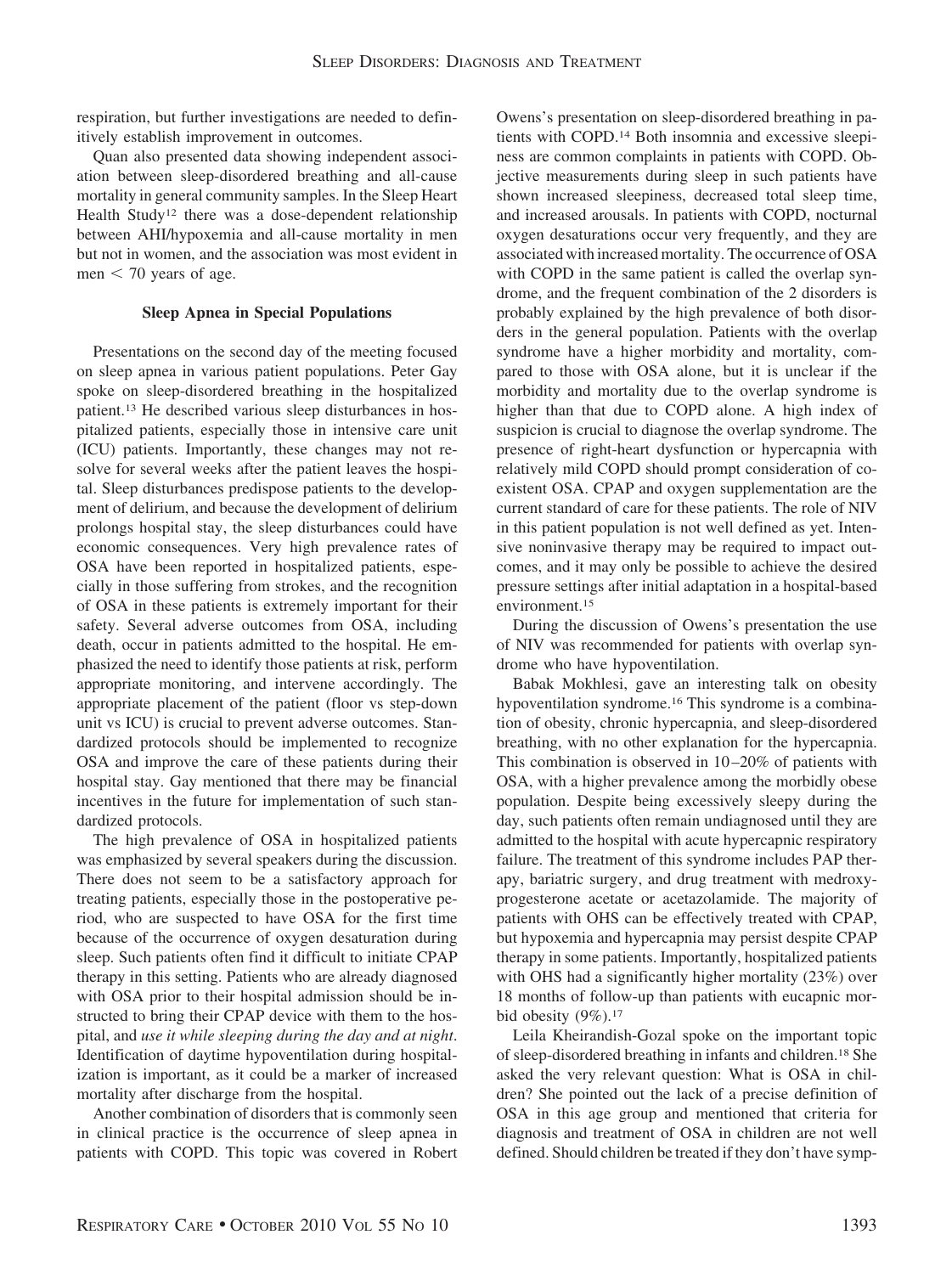toms or end-organ dysfunction? Kheirandish-Gozal pointed out that the presence of snoring, neurocognitive deficits, or nocturnal hypoxemia may help in making decisions about instituting treatment for OSA in children. Removal of enlarged adenoids or tonsils is the first step for treatment of children with OSA. However, in children with severe OSA or obesity, sleep problems may persist after surgery. Obviously, there are unique challenges in using long-term NIV in small children. Kheirandish-Gozal highlighted the gaps in knowledge about the diagnosis and treatment of OSA in children, and described some innovative research that is being conducted to differentiate normal from abnormal sleep patterns in children.

During the discussion, Kheirandish-Gozal mentioned some studies that showed reduction in adenoid size, snoring, and AHI with use of intranasal corticosteroids, oral montelukast, or the combination of the 2 agents. This positive result was more likely to occur in younger children. In older children, reductions in tonsil size with the medications mentioned above may be less impressive than those observed in younger children.

## **Regulation, Certification, and Accreditation Aspects of Sleep Practice**

With the expansion in sleep practice, issues related to regulation, certification, and accreditation have emerged and have engendered considerable controversy in recent years. Brian Carlin gave a comprehensive summary of various aspects of clinical sleep practice.19 He helped to sort through the alphabet soup of various agencies and regulatory bodies. There's the Board of Registered PSG Technologists (BRPT) and the National Board for Respiratory Care (NBRC). The only currently Medicare-recognized certification for sleep technologists is the RPSGT provided by the BRPT. In 2010 the NBRC is starting a Sleep Disorders Specialist (SDS) certification. Eligibility criteria for technologists to qualify for SDS certification will be much more stringent than the educational and training requirements for obtaining RPSGT certification. The Commission on Accreditation of Allied Health Education Programs (CAAHEP) is also likely to provide their own certificate if a candidate has completed PSG training in a program accredited by their organization. The actions of these various boards have generated a great deal of, sometimes acrimonious, debate about the best qualifications for technologists to perform sleep studies.

Accreditation of sleep centers is currently monitored by the American Academy of Sleep Medicine (AASM) and the Joint Commission for hospital-based laboratories, although most laboratories are currently accredited by AASM. Recently, the Accreditation Commission for Health Care has also designed a program to accredit sleep centers. Carlin suggested that, instead of federal and state govern-



Fig. 1. Multiple stakeholders have an impact on the care of patients with sleep-disordered breathing. At the core, is the patientphysician relationship. Physicians from various specialties participate in the care of patients with sleep disorders. Other clinicians, especially RTs, also play an important role in diagnosis, education, follow-up, and monitoring of patients with sleep apnea. Similarly to other chronic diseases, the care of patients with sleep apnea is influenced by insurers, durable medical equipment suppliers, home care companies, and device manufacturers. Various professional societies, federal and state licensing boards, and private regulatory bodies control licensing, certification, and accreditation. For a unified approach to the care of these patients with sleep disorders, close collaboration and cooperation is needed between these multiple stakeholders.

ments, we should be policing ourselves. Ideally, physician groups should be regulating sleep laboratories and nonphysician providers who participate in the care of patients with sleep disorders.

During the discussion, several participants stressed the need for various professional organizations and licensing boards to work together and ensure that well qualified personnel perform and score sleep studies. The patients' interests are of paramount importance and their safety should never be compromised.

## **Sleep Apnea as a Chronic Illness**

Sleep apnea needs to be viewed within the framework of a chronic illness, with multiple stakeholders having an impact on patient care (Fig. 1). The patient-physician interaction is of paramount importance in this framework. Similarly to other chronic diseases, such as diabetes mellitus, or hypertension, the care of patients with sleep disorders may be provided by various specialists, including pulmonologists, neurologists, sleep specialists, ear-noseand-throat surgeons, orthodontists, psychiatrists, or primary care physicians. Involvement of multiple physicians makes it difficult to adopt a unified approach to the management of patients with sleep-related illnesses. Patient preferences regarding the most acceptable forms of treatment have a significant impact on therapeutic choices. At the moment, there is heavy reliance on the sleep laboratory for establishing a diagnosis and titration of an appropriate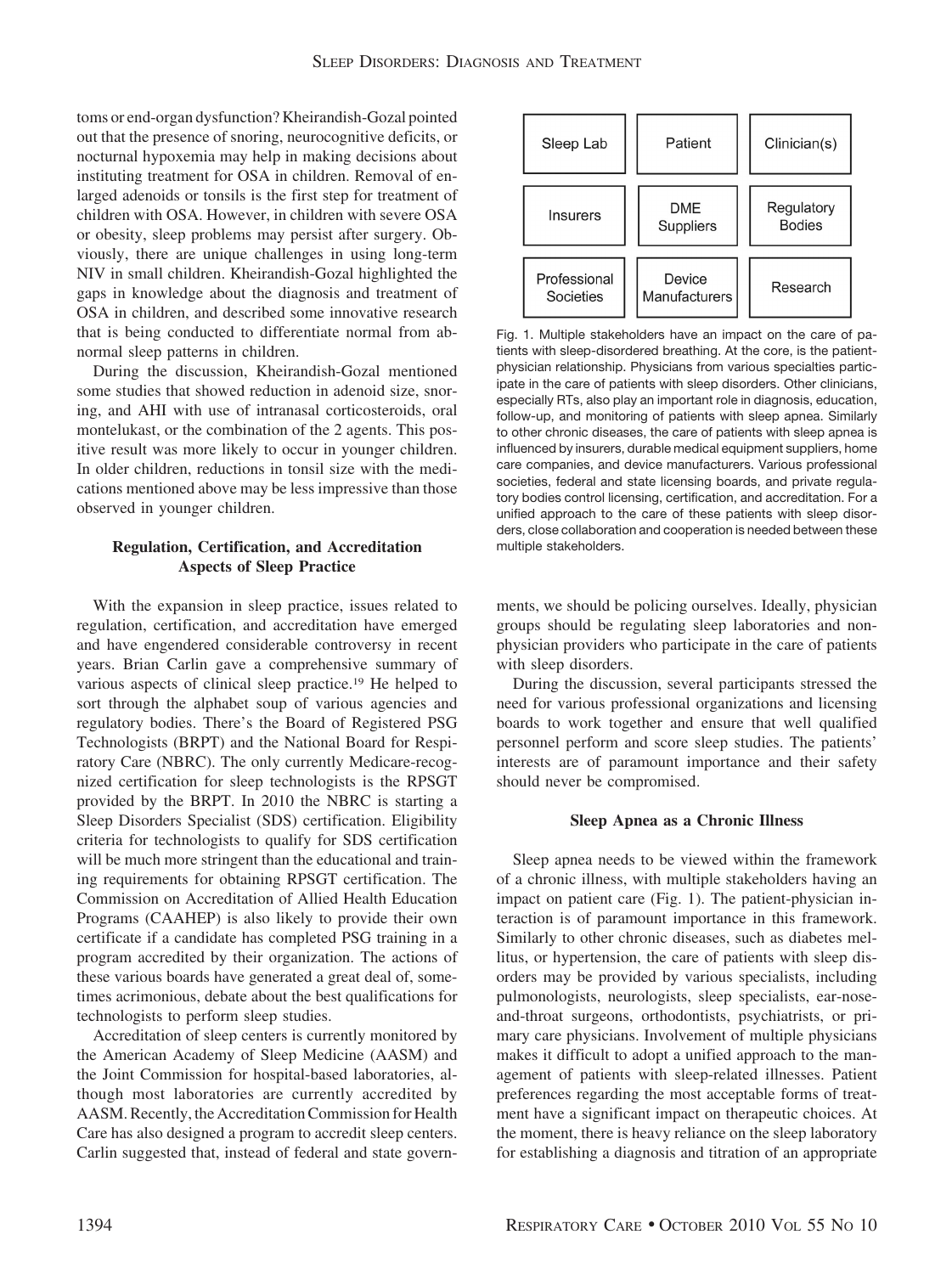PAP level, but this may change in the future. Other groups that influence management of sleep apnea include health insurers, suppliers of durable medical equipment, regulatory bodies, device manufacturers, professional societies, and researchers (see Fig. 1). Comprehensive treatment programs, incorporating counseling on smoking cessation; education about adherence to PAP therapy; measures to achieve weight loss; and treatment of comorbidities such as hypertension, diabetes mellitus, coronary artery disease, and surgery, are needed. A comprehensive treatment program is especially important in treating children. Standardized protocols should be developed and adopted for management in specific clinical settings, such as in the perioperative period. Drug therapies are not very effective but they can help in certain aspects of management, especially in facilitating adherence to CPAP. Of course, the mainstay of treatment for sleep-disordered breathing is PAP therapy. The treatment has to be individualized by titrating the pressure according to each patient's need, using an appropriate interface that fits well and is acceptable to the patient, monitoring adherence to the regimen, and ensuring frequent and regular communication and followup. Various occupational and social factors also require individual attention. Ensuring effective utilization of various forms of PAP therapy is crucial to the future success of management of patients with sleep disorders.

## **Integrating Sleep Care in Pulmonary Medicine**

Like many practicing pulmonologists who are not trained in sleep medicine, I have to regularly diagnose and treat patients with sleep apnea. The history is crucial for diagnosis; unfortunately, many patients are not aware of snoring or sleep disturbance. Therefore, one has to rely on the bed partner for the history. A history of sleep disturbance should be incorporated as one of the 7 cardinal symptoms of pulmonary disease (other symptoms include cough, expectoration, hemoptysis, dyspnea, wheezing, and chest pain). Whether a patient is being evaluated in the clinic or in the hospital, it should be routine to enquire about symptoms during sleep. The clues to sleep apnea on the physical examination can range from the extremely obvious to very subtle signs that may be very difficult to decipher. Patients who are excessively sleepy, are obese, and have a thick, short neck, with a narrow oropharynx have a high probability of OSA. Some common tests that are routinely performed (pulmonary function tests, echocardiograms) also provide clues to the existence of OSA. A reduced total lung capacity or reduction in functional residual capacity in an obese patient could be associated with a greater propensity for upper-airway obstruction in the supine position.20 The presence of hypercapnia, unexplained hypoxemia, or polycythemia may be other clues to the diagnosis of OSA and hypoventilation. Occasionally, a sawtooth pat-

tern on the expiratory flow-volume loop is observed due to oscillation of a floppy upper airway during forced expiratory efforts. Unexplained pulmonary hypertension on the echocardiogram often prompts a sleep study. Increased awareness and a high index of suspicion are needed to avoid complications due to this highly prevalent disorder.

## **The Key Role of Respiratory Therapists**

The strategic role of respiratory therapists (RTs) in the diagnosis and management of patients with sleep disorders is often inadequately highlighted. In the sleep laboratory, many, if not most, sleep technologists have their roots in respiratory therapy. After a sleep disorder is diagnosed, RTs are at the front line in providing nocturnal oximetry studies, and in maintaining CPAP or other modes of NIV in the patient's home.

RTs have an especially important role to play for patients admitted to the hospital. They ensure that previously diagnosed patients receive their prescribed treatment. If patients bring their own equipment to the hospital, this provides RTs with the opportunity to check it out and teach proper care and cleaning. On such occasions, RTs are also able to correct any problems that may be barriers to adherence with PAP therapy.

RTs make especially crucial contributions in the care of patients with previously undiagnosed sleep disorders who are admitted to the hospital for a variety of reasons. My expert RT colleagues are often the first to recognize periodic breathing, obstructive apneas, or oxygen desaturations as possible indicators of a sleep disorder. Such information often leads to CPAP/bi-level titration in an ICU or step-down unit setting, with their active participation. Finally, RTs monitor such patients, and adjust or change masks and pressure settings for optimal comfort and resolution of observed abnormalities. These interactions provide excellent opportunities for education and training and often have a lasting impact on the patient.

## **Summary**

One and a half days of discussion at this Journal Conference highlighted some of the important clinically relevant questions about sleep disorders. A partial list of these unanswered questions includes:

- 1. What is (are) the best metric(s) for diagnosing the severity of sleep apnea?
- 2. What outcome(s) is (are) most relevant to evaluate the efficacy of therapy? Is it PSG findings (eg, reduction in AHI), hypoxemia, sleepiness, or is it some other metric of metabolic control or inflammatory state, or mortality?
- 3. What is the best form of PAP therapy for each category of patients with sleep disorders?